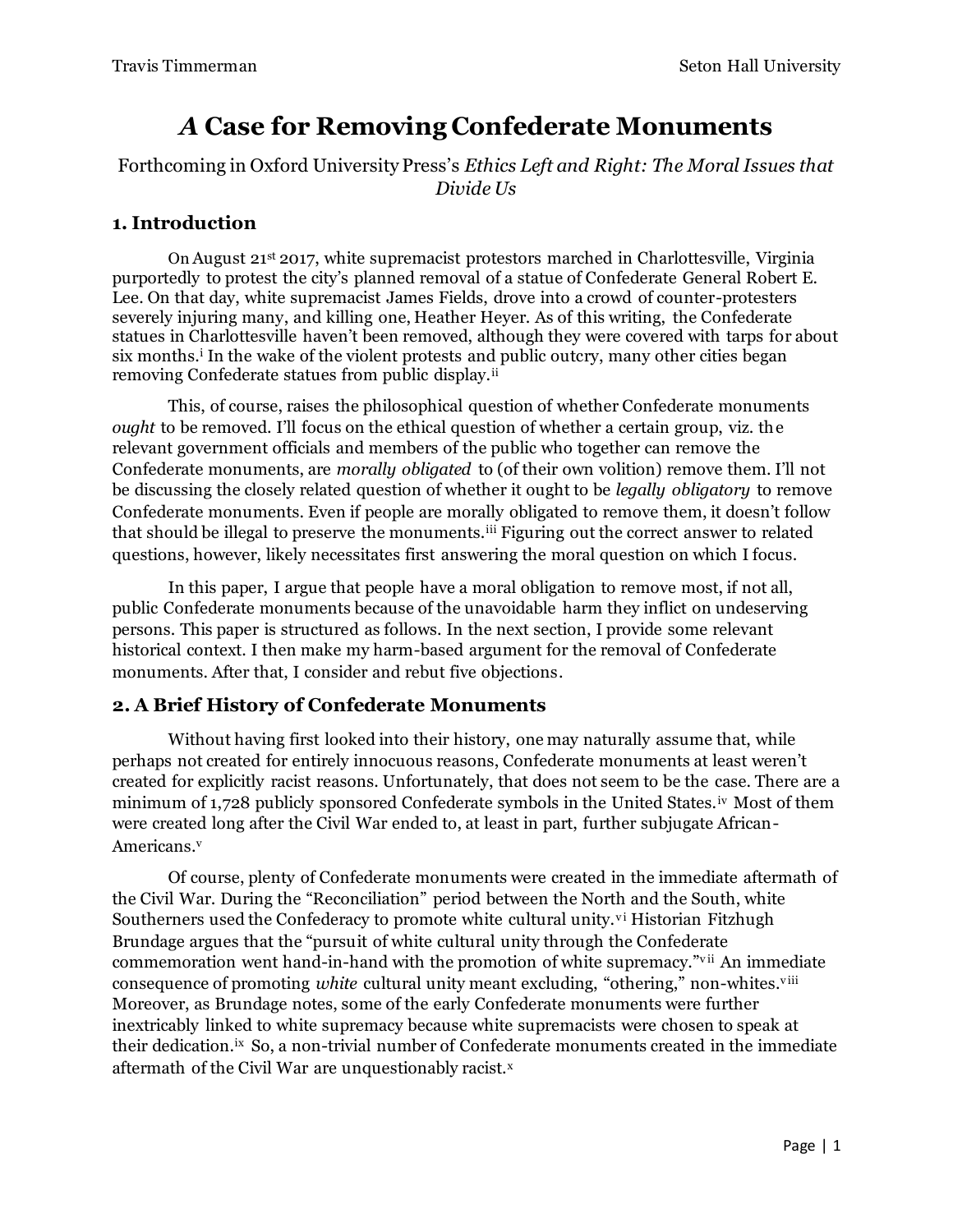What is particularly surprising (and depressing), however, is that the majority of Confederate monuments appear to have been created long after the Civil War for distinct explicitly racist reasons. The majority of Confederate monuments were erected in one of two periods: the portion of the Jim Crow era between the early 1900s and 1920s and the Civil Rights movement in the 1950s and 1960s.<sup>xi</sup> During the late 19<sup>th</sup> century and early 20<sup>th</sup> century, Jim Crow voting laws were passed to disenfranchise African-American voters. A number of advocates in Southern towns erected Confederate statues because the Confederate mythologies seemingly helped justify the Jim Crow laws.<sup>xii</sup> Historian Jane Dailey argued that erecting public Confederate monuments near government buildings (e.g. in front of court houses) was a "power play" aimed at intimidating African-Americans.xiii

Interestingly, statues were often the monument of choice because technological innovations allowed companies to mass produce statues quite cheaply. Original bronze statues cost thousands of dollars, which was cost prohibitive for small towns with limited financial resources. Yet, mass produced zinc statues, made by the company Monumental Bronze, sold for a mere \$450. Some popular models (e.g. the "Silent Sentinel" soldier) were even sold as both Northern and Southern soldiers.<sup>xiv</sup> Many of these statues were purchased by private citizens, most notably the United Daughters of the Confederacy (UDC), to be displayed on public land and preserved with public funds.xv

Although the majority of public Confederate monuments were created before 1950, there was a noticeable spike in Confederate memorials during the 1950s. More than 45 Confederate monuments were dedicated or rededicated "between the U.S. Supreme Court's school desegregation decision in 1954 and the assassination of Dr. Martin Luther King Jr. in 1968." $xvi$ These actions were examples of the same power play tactics that were used during the Jim Crow era. The rise in Confederate monuments at this time was, at least in part, the product of a backlash among segregationists.<sup>xvii</sup> So, the majority Confederate monuments, which were created long after the Civil War had ended are also unquestionably racist.

Even this brief overview should suffice to demonstrate that typical Confederate monuments were created by racist people with racist motivations. These facts are no secret, and this is necessary to keep in mind when considering the nature of the harm that the continued existence of public Confederate monuments cause to many.

## **3.** *A* **Harm-Based Argument for Removing Confederate Monuments**

In this section, I'll make a straightforward harm-based argument for the removal of Confederate monuments. My harm-based argument is not exclusive to those who know the relevant history. I'll explain why Confederate monuments can also wrongfully harm those completely unaware of the racist reasons most Confederate monuments were created. In short, Confederate monuments unavoidably harm people who don't deserve to be harmed and, as such, we should remove them unless there's as strong or stronger countervailing reason to preserve them. The first part of my argument can be formalized as follows.

- (1) If the existence of a monument *M* unavoidably harms an undeserving group, then there's strong moral reason to end the existence of *M*.
- (2) Public Confederate monuments unavoidably harm an undeserving group, which include *at least* those who suffer*xviii* as a result of *(I)* knowing the racist motivation behind the existence of most Confederate monuments or as a result of *(II)* having the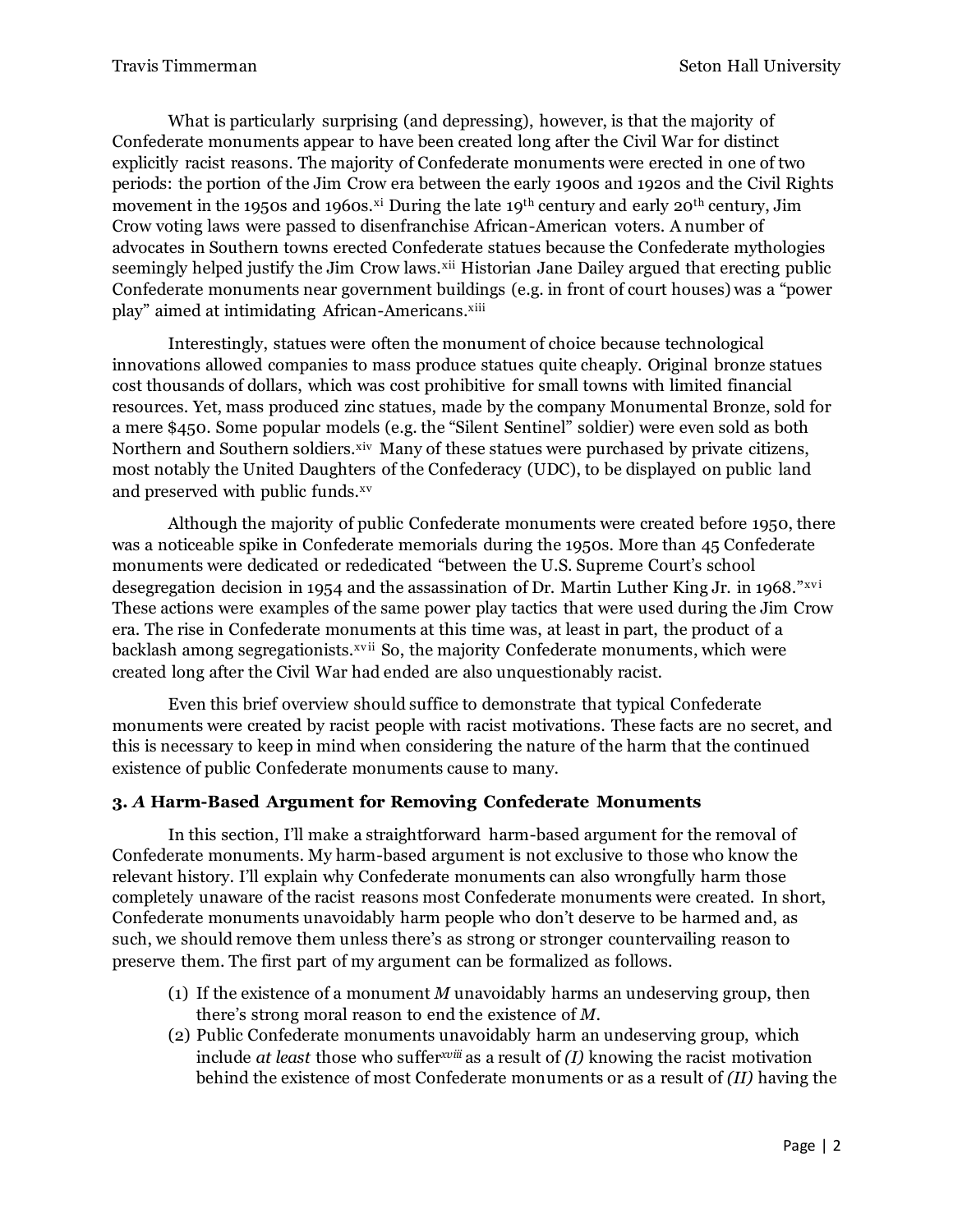horrors of the Civil War and the United States' racist history made salient when they see public Confederate monuments.

(3) Therefore, there's strong moral reason to remove public Confederate monuments.

This argument is valid, which means that if both premises (1) and (2) are true, then the conclusion (3) must also be true. Thus, if one wants to reject the conclusion, then as a matter of logic, one must also reject at least one of the premises. Notice that the conclusion only states that there's *strong moral reason* to remove the monuments, stopping short of stating that there's a *moral obligation* to remove the monuments. This is because, theoretically, there could be countervailing moral reason to preserve the monuments that's stronger than the moral reason to take them down. For instance, if an evil genius were going to destroy the entire world unless we preserve the monuments, then we would be obligated to preserve them. In the next section, I consider the most viable candidates for such countervailing reasons and argue that they don't outweigh the moral reason to remove the monuments. Before I do that, however, it's necessary to formalize the remainder of my argument.

- (4) If there's strong moral reason to remove public Confederate monuments, then absent equally strong or stronger countervailing reasons to preserve them, people are morally obligated to (of their own volition) remove public Confederate monuments.
- (5) There are no countervailing reasons to preserve public Confederate monuments that are equally strong or stronger than the moral reasons to remove them.
- (6) Therefore, people are morally obligated to (of their own volition) remove public Confederate monuments.

Propositions (3)-(6) are also a valid argument. So,  $(1)-(2)$  entail  $(3)$  and  $(3)-(5)$  entail  $(6)$ . This means that if one wishes to reject my conclusion (6), they'll have to reject premise(s) (1), (2), (4) or (5). I take (1) to be uncontroversial and obviously true. It can be derived from an exceedingly plausible moral axiom that if *x* unavoidably harms morally considerable beings who don't deserve to be harmed, then there's strong moral reason to prevent *x. xix*

Premise (2) is also clearly true and, I believe, at least the first disjunct *(I)* is rather uncontroversial. People have been opposed to Confederate monuments as long as they've existed. The motivations behind the creation of Confederate monuments were transparent to those alive at the time of their creation. Countless people who lived through the Civil Rights era are alive today, seeing the same Confederate monuments created to further the oppression of African-Americans. The millions of people who've read the relevant news stories and history texts know the history behind the Confederate monuments. Knowledge of this history factors into manner in which peoplexx suffer as a result of seeing, or even simply knowing, that the Confederate monuments are still standing.<sup>xxi</sup> One can find ample testimony from those protesting the Confederate monuments explaining how they find the continued existence of the monuments offensive and harmful.xxii

The second disjunct *(II)* of premise (2) should be rather uncontroversial. However, it appears to often be overlooked in the debate. Consider someone unaware of the racist motivations for creating (most) Confederate monuments and who has the typical cursory knowledge of the Civil War. Suppose, hypothetically, that the Confederate monument they happen to see was created for entirely innocuous reasons. Does *this* Confederate monument still unavoidably harm them? Yes; at least, it will for some people. Seeing the monument can nonvoluntarily make salient America's racist past and the horrors of one of the darkest periods in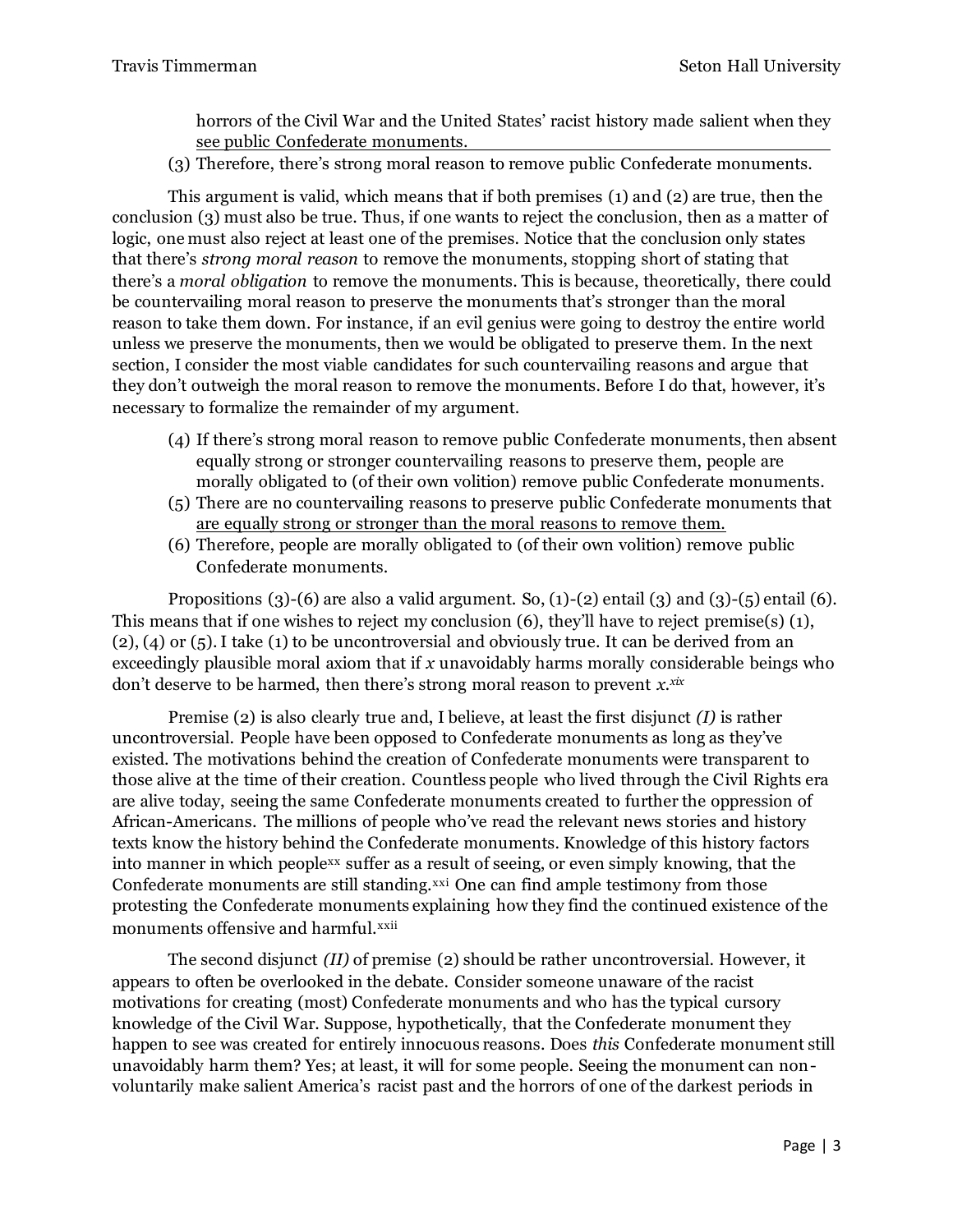American history. Having these facts made salient can clearly cause one to suffer *even if* we grant that the monument itself is not racist and was not created for racist reasons.

T0 further understand the nature of this harm, consider another historical example. In the mid-1970s, transgressing social norms for shock value was part of the punk ethos. Toward this end, a number of prominent punk musicians (e.g. Johnny Rotten and Sid Vicious of the Sex Pistols and Siouxsie of Siouxsie and the Banshees) wore swastika armbands or clothing on which swastikas were prominently displayed. This trend may have been started by the Sex Pistols manager Malcolm McLaren, who was himself Jewish, and who sold clothes with swastikas on them.<sup>xxiii</sup> These particular punks weren't wearing swastikas because they were prejudiced, yet I contend that it was nevertheless morally wrong for them to do so. Those who saw punks donning swastikas in public (many of whom were survivors of World War II) were harmed because seeing them unavoidably made salient the horrors of anti-Semitism, World War II, and the Holocaust. This, in turn, caused them to suffer. Crucially, it could cause them to suffer *even if* they knew that the reasons behind these punks' actions weren't prejudice. The same is true in the analogue case of Confederate monuments.

As already noted, premises  $(1)-(2)$  entail  $(3)$ . If one accepts  $(1)-(3)$ , this leaves premises (4) or (5) for opponents to reject. Premise (4) should be as uncontroversial as (1) and can just be derived from a moral axiom which holds that if you have strong moral reason<sup>xxiv</sup> to  $x$ , then absent equally strong or stronger reason to not *x*, you're morally obligated to *x*. This only leaves premise (5), which is perhaps the most contentious premise of my argument. But critics will need to identify reasons to preserve the monuments that supposedly outweigh the harm-based moral reasons to take them down. In the remaining space, I'll consider what I take to be the most popular and plausible reasons that can be used to argue against premise (5).

# **4. Objections**

## *4.1 Historical Significance and Aesthetic Value*

Those wishing to preserve Confederate monuments may argue that they are great works of art that have a great deal of aesthetic value. They may also claim that the monuments are historically significant and that removing them will result in a loss historical value. If these considerations warrant rejecting premise (5), preventing the loss of the historic and aesthetic value would have to be more important than preventing the harm the Confederate monuments cause.

I deny that removing these monuments need result in the loss of any historical or aesthetic value. Plenty of philosophers have argued that works of art (including monuments) can be intrinsically valuable for historical or aesthetic reasons.<sup>xxv</sup> Yet, none would think that there's much aesthetic or historical value in the mass produced Confederate monuments created for racist reasons. Moreover, any aesthetic value there is easily replaceable with other works of art.<sup>xxvi</sup> This needn't be true of all Confederate monuments, of course. For instance, some may think that the Robert E. Lee statue in Charlottesville has great aesthetic and historical value. Granting this, I am quite confident that preserving the collective aesthetic and historical value is less important than preventing the undeserved suffering caused by the statue. To see why, consider the following. Plausibly, the *collective* amount of harm the Lee statue caused amounts to a single lifetime worth of suffering or, at least, many years worth of suffering. Now, imagine that you find yourself in the following situation.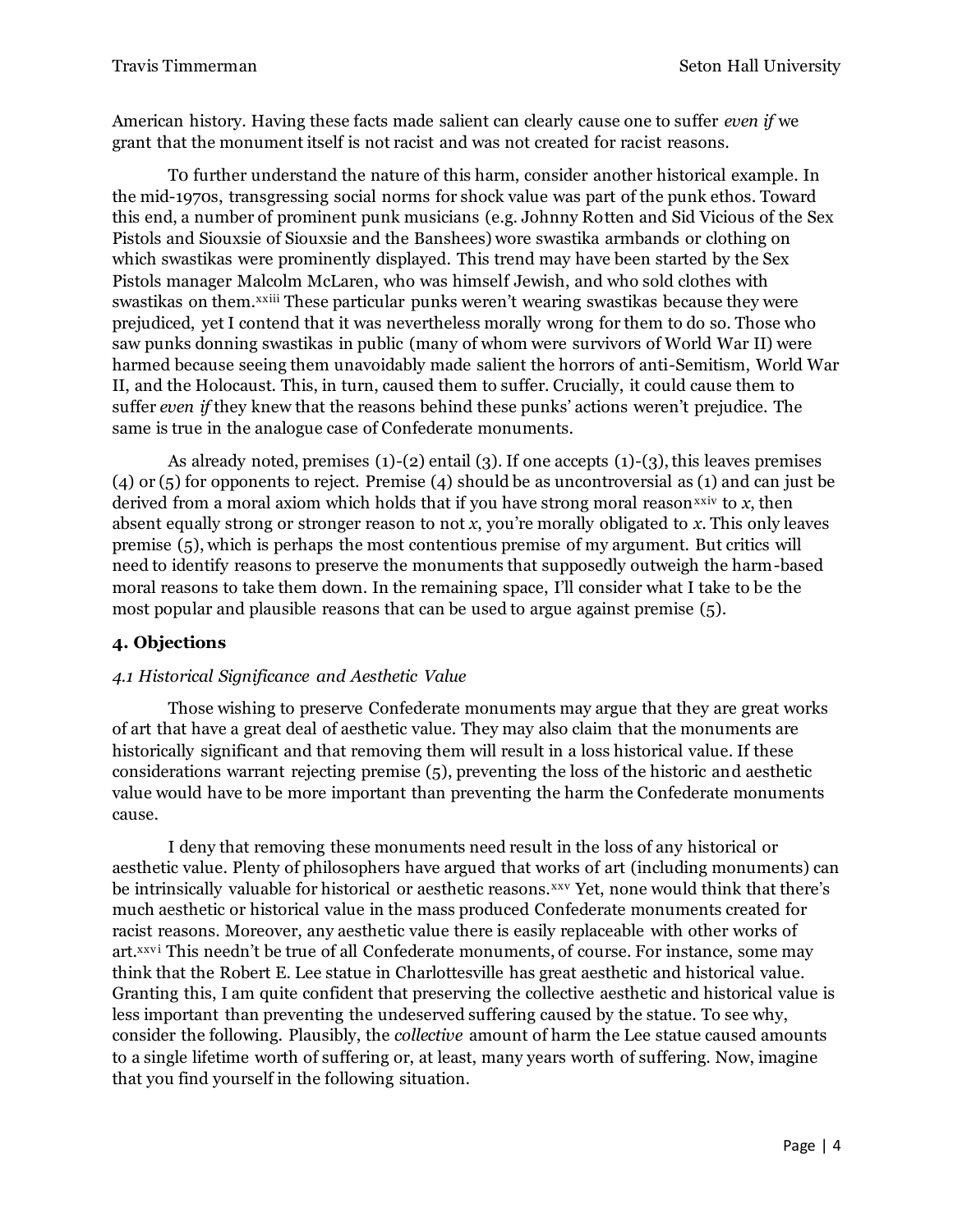**Steve or a Statue:** A comet is falling from the sky towards an innocent person, Steve. If you do nothing, it will injure Steve so badly that he will suffer for decades before dying. If you push Steve out of the way, the comet will strike the Robert E. Lee statue and permanently destroy it.<sup>xxvii</sup>

What should you do? It seems clear to me that you should save Steve instead of the statue. If this is right, then we should believe that whatever reason there is to preserve Confederate monuments for their (supposed) historical or aesthetic value, that reason is outweighed by the reasons we have to prevent the undeserved unavoidable suffering such monuments cause.

Even if one believes there is more reason to preserve the historic or aesthetic value than there is to prevent people from suffering undeservedly, this preservationist argument fails. The reason why is that it's possible to remove the Confederate monuments without the loss of any historic or aesthetic value. This could be done, as some have argued, by placing the monuments in a museum where they can be put in the proper historical context.<sup>xxviii</sup> Because monuments are reverential in nature, placing them in a museum in the proper historical context may cause them to cease to be *monuments* and, consequently, so harmful.xxix But it would not cause them to lose any of their aesthetic or historical value.

#### *4.2 Removing Statues Erases History*

A closely related response given by preservationists is that removing Confederate monuments erases history and the consequences of erasing history can be bad. As the old saying goes, "Those who cannot remember the past are condemned to repeat it." Former Secretary of State Condoleezza Rice made this sort of argument when asked about whether Confederate statues should be preserved. She replied

"Nobody is alive today who remembers the Civil War, but by looking at [a Confederate monument] you can trigger what it meant and what it was like. You don't need to honor the purposes of people [who] were on the other side of history, but you better be able to remind people."xxx

I am extremely skeptical that Confederate monuments themselves impart much in the way of historical knowledge or lend insight into what it was like to exist during the Civil War. Any information one gains from looking at a statue or reading a plaque on a monument could be found by going on Wikipedia.<sup>xxxi</sup> More importantly, however, even granting (for the sake of argument) that there would be a non-trivial loss of historical knowledge if the monuments are removed, it doesn't follow that there need be a net decrease in historical knowledge. Whatever knowledge would be lost by removing the monuments could be compensated for by the creation of additional educational resources<sup>xxxii</sup> that impart the same relevant knowledge, but are not harmful in the way reverential Confederate monuments are. Finally, even if removing the monuments led to some unavoidable loss of historical knowledge, preventing that loss of that value is just less important than preventing the amount of suffering Confederate monuments cause undeserving individuals to experience.

#### *4.3 Selective Honor*

Some preservationists have argued that we can continue to preserve Confederate monuments to honor the noble accomplishments of the people they valorize without also honoring the morally heinous aspects of the people in question.<sup>xxxiii</sup> This claim is not obviously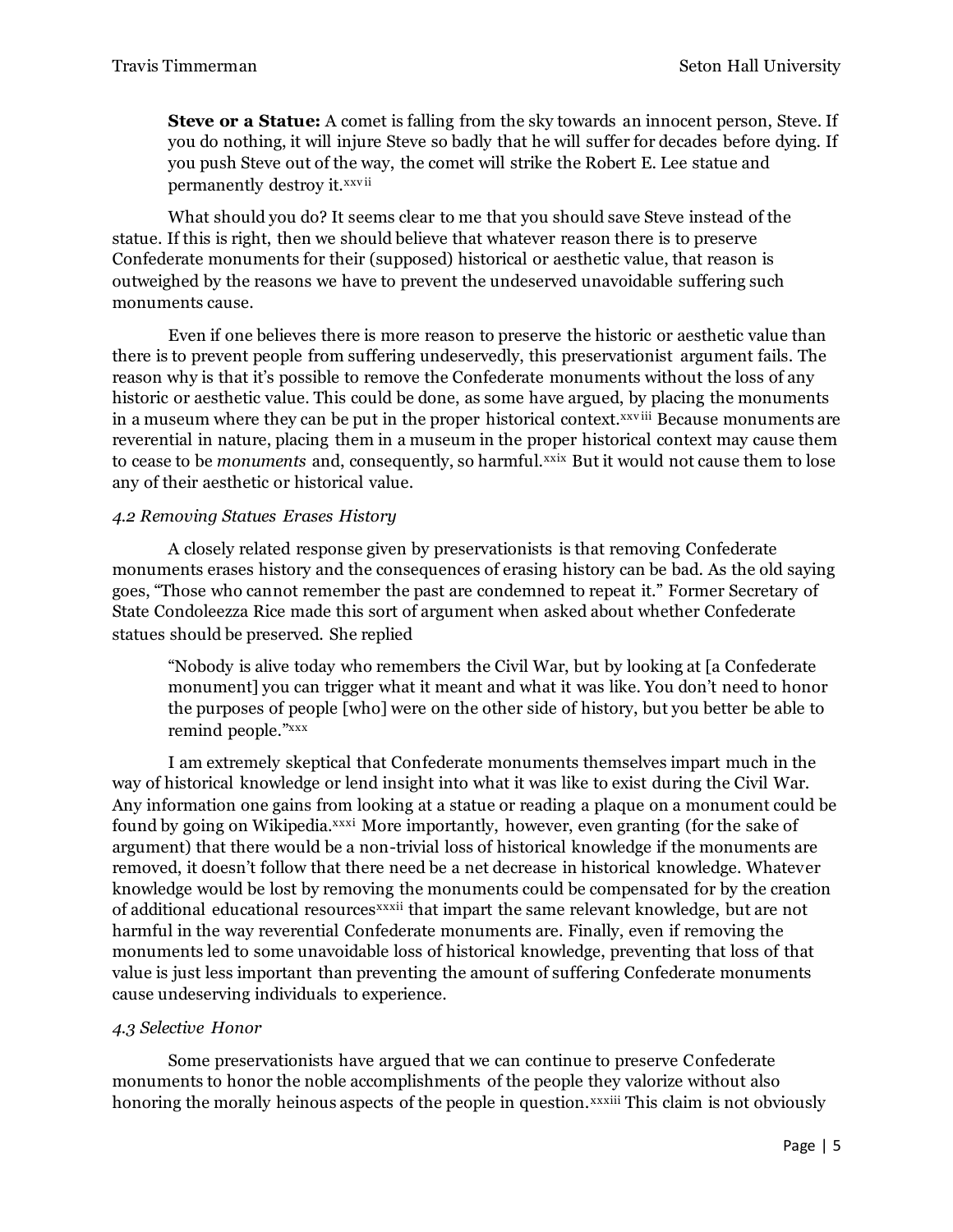implausible. A statue of Thomas Jefferson, for instance, may be thought to honor him for such accomplishments as being the primary author of the Declaration of Independence without thereby, in any way, honoring him for being a vicious slave holder.

This argument won't help the preservationist, however. Granting that it's *possible* for Confederate monuments to only honor the honorable, it does not follow that it's morally permissible to preserve them in the hopes that will happen. First, this is unlikely to be what would actually happen. As the Charlottesville protest helped demonstrate, there is a substantial number of white nationalists (a.k.a. Neo-Nazis) who wish to preserve and honor morally atrocious aspects of the Confederacy. Second, would any good that comes from honoring whatever is good about the Confederacy outweigh the harm the monument inflicts on undeserving people? I think the answer is quite clearly "No." for reasons illustrated by my *Steve or a Statue* case.<sup>xxxiv</sup> Few would think it morally permissible to create a statue of Bill Cosby to honor him for his contribution to comedy even under the assumption that people would only be honoring Cosby for his honorable accomplishments. A good explanation for *why* this is wrong is because it's simply more important to prevent the pain that a Cosby statue would cause survivors of sexual abuse than it is to benefit people desiring to honor Cosby. The same is true with respect to Confederate monuments, and so the mere fact that it's possible to selectively honor the Confederacy does not suffice to demonstrate that premise  $(5)$  is false.

## *4.4 Harm-Based Reasons to Preserve Confederate Monuments*

If we have strong moral reason to remove Confederate monuments because of the harm that preserving them causes, don't we also have strong moral reason to preserve the monuments because of the harm removing them would cause? After all, there's no shortage of preservationists who claim they would suffer if the monuments were removed. xxxv

Much, though certainly not all, of the harm from which preservationists would suffer if Confederate monuments were removed crucially depends on them holding certain irrational beliefs or contemptable attitudes. For instance, the white nationalists chanting "Blood and Soil" in Charlottesville might lament the Robert E. Lee statue being taken down because they would view that as a hindrance to their goal of preserving the "superior" Aryan race. Were they to rid themselves of their racism, they would no longer suffer so much from the removal of the Lee statue.<sup>xxxvi</sup> Assuming these white nationalists have the rational capacity to rid themselves of their irrational beliefs and contemptable attitudes, any suffering they endure that depends on them holding such attitudes and beliefs matters less than the suffering endured by people whose suffering is predicated upon rational beliefs and fitting attitudes, such as those who suffer from the preservation of Confederate monuments. xxxvii

Moreover, it's quite likely that the suffering that would result from the continued existence of Confederate monuments would be greater than the suffering that would result from removing them. This is largely because the continued existence of Confederate monuments would continue to cause people to suffer because of certain facts that the monuments make salient. However, were the monuments removed, their being removed would not similarly make harmful facts salient. Perhaps seeing the space where the monuments once stood would make the fact that the monuments were removed salient to some people, and having that fact made salient might cause some preservationists to suffer. But it seems highly unlikely that this would occur with much frequency. Moreover, the extent to which it would happen presumably would diminish with each generation.xxxviii After all, future people who grow up without having ever seen a Confederate monument wouldn't suddenly think about the absence of Confederate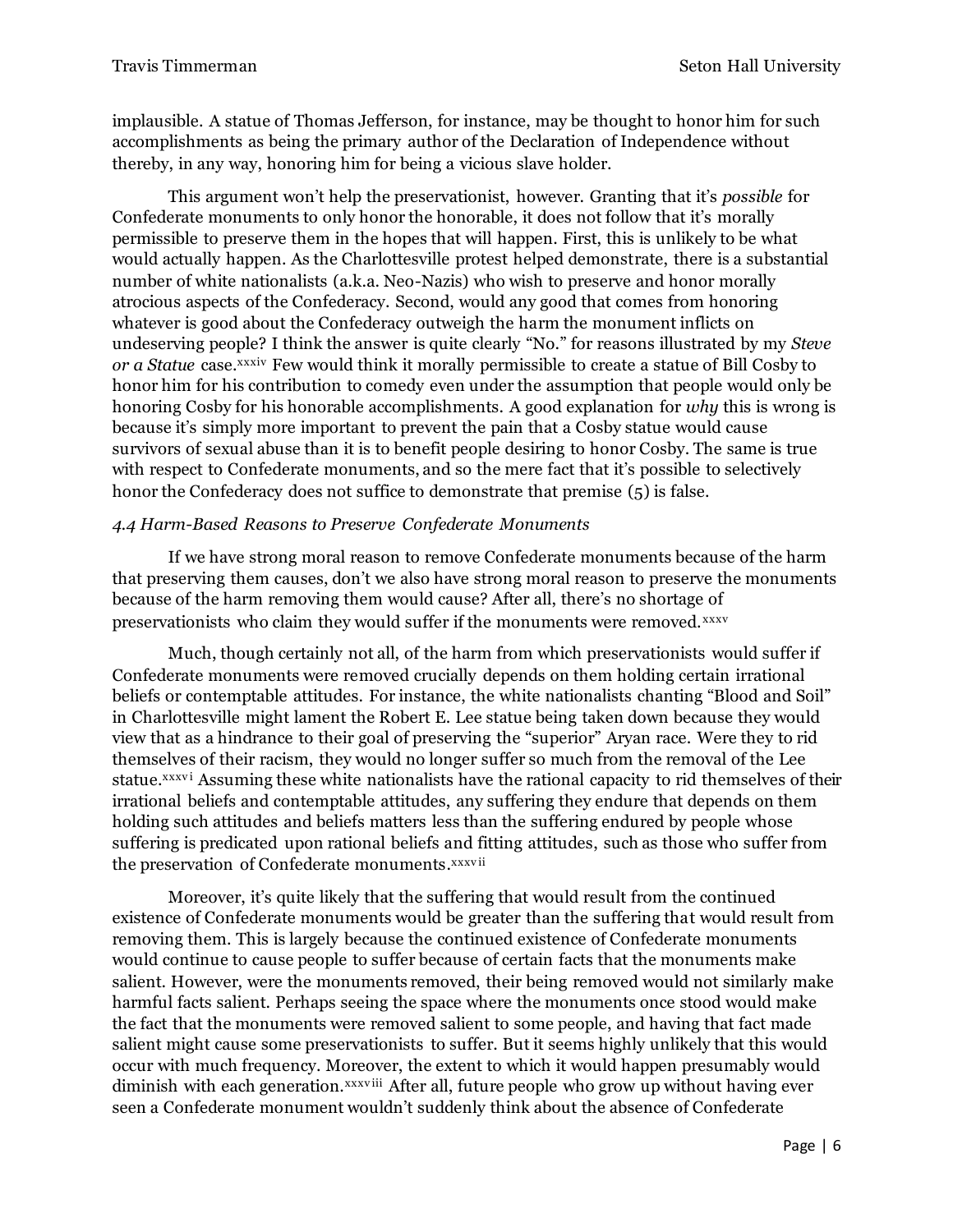monuments when they're in the areas where the monuments once stood. *xxxix* On the other hand, the continued existence of Confederate monuments would continue to make salient the horrors of the Civil War and the United States' racist history.<sup>xl</sup>

### *4.5 Slippery Slope Arguments*

Finally, one may object that my argument leads to an absurd conclusion and, as such, it's reasonable to infer that there's something wrong with my argument even if one cannot identify which premise(s) is false. The *reductio ad absurdum* runs as follows. "If we have to remove Confederate monuments because they honor people who acted in ways that were gravely morally wrong, then wouldn't we get the absurd conclusion that we have to remove almost all monuments?" George Washington and Thomas Jefferson both owned slaves, yet few object to monuments of them. Mahatma Gandhi notoriously expressed racist attitudes toward black people and was an unrepentant misogynist, yet few object to monuments of him.<sup>xli</sup> Almost every contemporary person who has been honored with a monument is someone who routinely consumed factory-farmed meat, a fact that future generations will almost certainly regard as morally monstrous. Yet no one raises this as an objection to honoring anyone with reverential monuments.

If we remove all statues of people who've committed grave moral wrongs, wouldn't we have to remove almost all statues? The answer to this question is "Yes." Is that absurd? Not necessarily. But, more importantly, my argument does not entail that we have to remove the statues of everyone who has committed grave moral wrongs for a few reasons. First, it's worth noting that there's a potentially morally relevant difference between people like Thomas Jefferson or Mahatma Gandhi and people like Robert E. Lee or Nathan Bedford Forrest. While all of them committed grave moral wrongs, the former group also accomplished a great deal of good and were, with respect to some issues, morally prescient. The same cannot truthfully be said of the Confederate generals.

Second, statues of people in the former camp don't cause the same amount of unavoidable harm as people in the latter camp. The motivations behind the creation of Gandhi or Jefferson monuments were not racist. They were not erected to further the oppression of anyone. Moreover, the facts that such statues make salient are generally not harmful because they concern the good that such people have done. When most people think of Gandhi, for instance, they think of his non-violent struggle for Indian independence.<sup>xlii</sup> They don't think (or generally even know) about his racism or sexism, but they may know about his noble fight for civil rights in South Africa or his fight for the emancipation of women and public declarations of the equality of the sexes. Since these monuments are not harmful in the way, or to the degree, that Confederate monuments are, it's plausible that the moral reasons to preserve them currently outweigh the moral reason to remove them. Of course, times change and cultures continue to evolve. It's quite conceivable that, in the future, a majority of people will oppose monuments of Washington, Jefferson, Gandhi, and the like because of these people's gravely morally wrong actions. Their moral shortcomings may even become the facts that are salient when people see such monuments, and so these monuments may come to harm as many people as Confederate monuments currently do. If that time comes, and the harm-based moral reasons to remove these statues outweigh the moral reasons to keep them up, then I grant that people at that time would be morally obligated to remove them. This is not an absurd conclusion, though. On the contrary, it seems to be exactly what we should do in that situation.<sup>xliii</sup>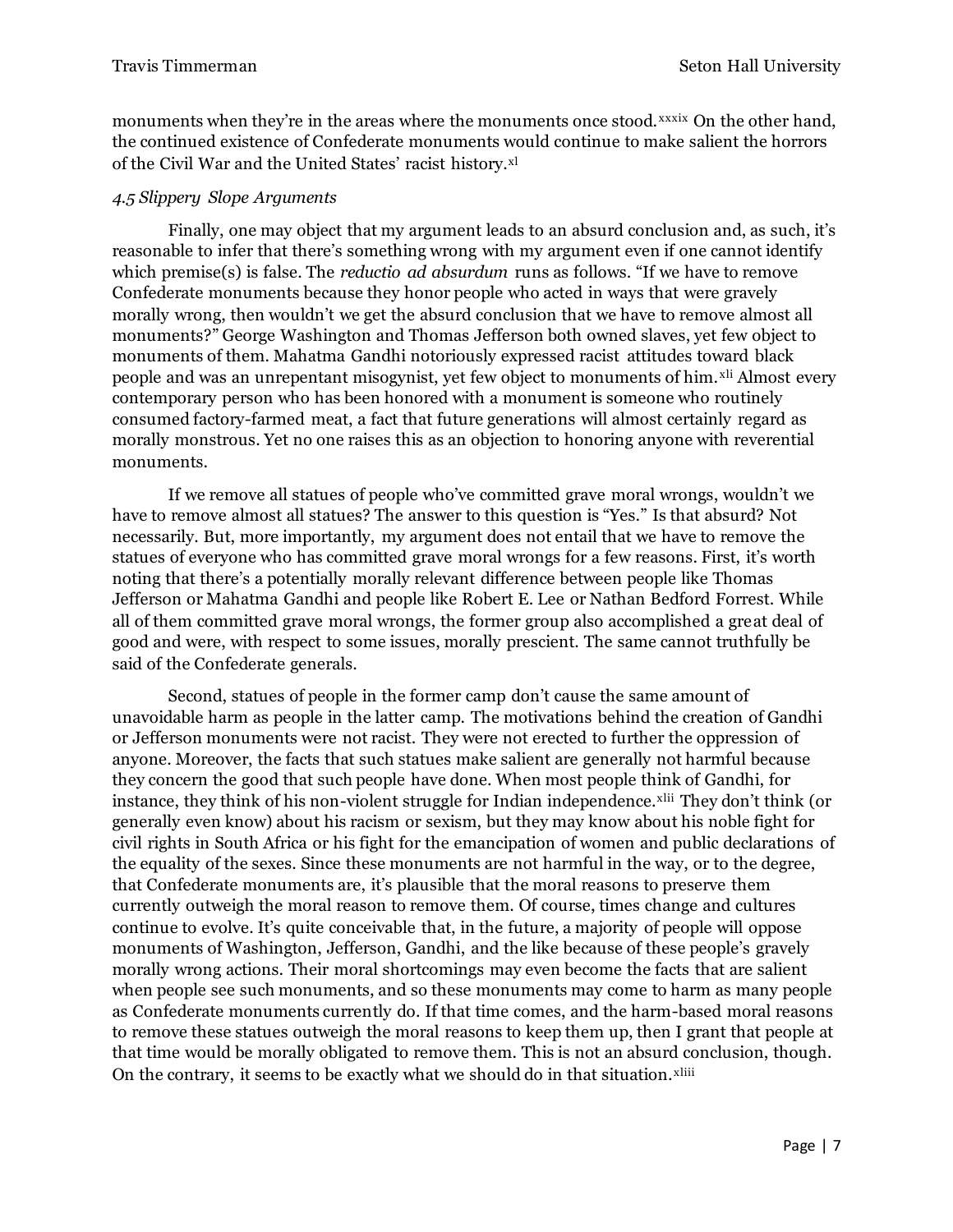iii It's generally immoral, but shouldn't be illegal, to cheat on one's partner. Or, more closely related to this issue, most people grant that the right to free speech entails legally permitting some speech that's immoral. Alfred Brophy has surprisingly argued that preserving Confederate monuments ought to be illegal because they supposedly violate the equal protection clause of the 14th amendment. See Brophy, Alfred. "Flying the Confederate Flag on Public Property May Violate America's 14th Amendment." Quartz, June 25, 2015. [https://qz.com/437136/flying-the-confederate-flag](https://qz.com/437136/flying-the-confederate-flag-on-public-property-may-violate-americas-14th-amendment/)[on-public-property-may-violate-americas-14th-amendment/](https://qz.com/437136/flying-the-confederate-flag-on-public-property-may-violate-americas-14th-amendment/)

viii For more on Othering, see Brons, Lajos. "Othering, An Analysis." *Transcience, A Journal of Global Studies* 6, no. 1 (2015). 69-90. See also Fred Dervin, "Cultural Identity, Representation and Othering," in *The Routledge Handbook of Language and Intercultural Communication*, ed. Jane Jackson (New York: Routledge, 2012).

ix Brundage, "I've Studied the History of Confederate Memorials. Here's What to do About Them."

<sup>x</sup> Or, if one wants to deny that the monuments *themselves* are racist, they were still created by racists often, at least in part, for racist reasons. Dan Demetriou and Ajume Wingo helpfully distinguish between three ways monuments can have racist significance. They can be racist because of who they represent, because it honors someone or something racist, or because of the racist intentions of those who brought it into existence. See Dan Demetriou and Ajume Wingo. "The Ethics of Racist Monuments," in *The Palgrave Handbook of Philosophy and Public Policy*, ed. David Boonin (New York: Palgrave MacMillan, forthcoming).

xi Gunter, Booth and Jamie Kizzire. *Whose Heritage: Public Symbols of the Confederacy*. See also Parks, Miles. "Confederate Statues Were Built to Further a 'White Supremacist Future'." NPR. August 20, 2017.

[https://www.npr.org/2017/08/20/544266880/confederate-statues-were-built-to-further-a-white-supremacist](https://www.npr.org/2017/08/20/544266880/confederate-statues-were-built-to-further-a-white-supremacist-future)[future](https://www.npr.org/2017/08/20/544266880/confederate-statues-were-built-to-further-a-white-supremacist-future) Jim Crow laws refer to the set of laws in the South between the Reconstruction period (1877) and the Civil Rights movement (1950s) that enforced racial segregation. The Civil Rights movement that gained national momentum in the mid-1950s sought to end racial segregation and culminated in 1964 when the Civil Rights Act became federal law.

xii Bain, Marc. "'You Can't Change History': Read Donald Trump's Defense of Confederate Statues." Quartz. August 15, 2017. [https://qz.com/1054062/statues-of-confederate-soldiers-across-the-south-were-cheaply-mass-produced-in](https://qz.com/1054062/statues-of-confederate-soldiers-across-the-south-were-cheaply-mass-produced-in-the-north/)[the-north/](https://qz.com/1054062/statues-of-confederate-soldiers-across-the-south-were-cheaply-mass-produced-in-the-north/)

xiii Parks, Miles. "Confederate Statues Were Built to Further a 'White Supremacist Future'." Considered in an ahistorical context, one may not fully appreciate how harmful these Confederate monuments are. Here Marilyn Frye's birdcage analogy of oppression is instructive. She writes "Consider a birdcage. If you look very closely at just one wire in the case, you cannot see the other wires. If your conception of what is before you is determined by this myopic focus, you could look at that one wire…and be unable to see why a bird would not just fly around the wire any time it wanted to go somewhere…It is only when you take a step back…and take a macroscopic view of the whole cage, that you can see why the bird does not go anywhere" (pp. 4-5). The Confederate statues, considered in isolation, are but one wire in the cage. Frye, Marilyn. *The Politics of Reality: Essays in Feminist Theory*. Freedom, Crossing Press, 1983.

xiv The only difference between the two models were the letters on the soldier's belt buckle. Fisher, Marc. "Why Those Confederate Soldier Statues Look a Lot Like Their Union Counterparts." *The Washington Post* August 18, 2017. Accessed March 5, 2018. [https://www.washingtonpost.com/politics/why-those-confederate-soldier-statues-look-a](https://www.washingtonpost.com/politics/why-those-confederate-soldier-statues-look-a-lot-like-their-union-counterparts/2017/08/18/cefcc1bc-8394-11e7-ab27-1a21a8e006ab_story.html?utm_term=.296cbb7938ba)[lot-like-their-union-counterparts/2017/08/18/cefcc1bc-8394-11e7-ab27-](https://www.washingtonpost.com/politics/why-those-confederate-soldier-statues-look-a-lot-like-their-union-counterparts/2017/08/18/cefcc1bc-8394-11e7-ab27-1a21a8e006ab_story.html?utm_term=.296cbb7938ba) [1a21a8e006ab\\_story.html?utm\\_term=.296cbb7938ba](https://www.washingtonpost.com/politics/why-those-confederate-soldier-statues-look-a-lot-like-their-union-counterparts/2017/08/18/cefcc1bc-8394-11e7-ab27-1a21a8e006ab_story.html?utm_term=.296cbb7938ba)

xv The UDC is still an active organization and are, as of this writing, suing cities over their attempts to remove Confederate statues the UDC funded during the Jim Crow era. See, for instance, Contreras, Guillermo. "Group Sues San Antonio over Removal of Confederate Statue." *My San Antonio*, October 25, 2017. Accessed November 13, 2017. <https://www.mysanantonio.com/news/local/article/Group-sues-San-Antonio-over-removal-of-12306414.php> and Gauger, Jeff. "UDC: We Had to Sue to Stop Illegal Removal of Caddo Confederate Monument." *Shreveport Times*,

<sup>i</sup> Haag, Matthew. "Judge Orders Tarps Removed From Confederate Statues in Charlottesville." *The New York Times*, February 27, 2018. Accessed April 16, 2018. [https://www.nytimes.com/2018/02/27/us/charlotesville-confederate](https://www.nytimes.com/2018/02/27/us/charlotesville-confederate-monuments.html)[monuments.html](https://www.nytimes.com/2018/02/27/us/charlotesville-confederate-monuments.html)  $\overline{a}$ 

ii Holland, Jesse. "Deadly Rally Accelerates Ongoing Removal of Confederate Statues Across U.S." *The Chicago Tribune*, August 15, 2018. Accessed April 16, 2018. [http://www.chicagotribune.com/news/nationworld/ct](http://www.chicagotribune.com/news/nationworld/ct-confederate-statue-removal-20170815-story.html)[confederate-statue-removal-20170815-story.html](http://www.chicagotribune.com/news/nationworld/ct-confederate-statue-removal-20170815-story.html) See also Landrieu, Mitch. *In the Shadows of Statues: A White Southerner Confronts History.* New York: Penguin, 2018.

iv A little less than half of them are public monuments, and not all of them are statues.

<sup>v</sup> Gunter, Booth and Jamie Kizzire. *Whose Heritage: Public Symbols of the Confederacy* Southern Poverty Law Center, 2018. Accessed August 16, 2018, p. 8. [https://www.splcenter.org/sites/default/files/whoseheritage\\_splc.pdf](https://www.splcenter.org/sites/default/files/whoseheritage_splc.pdf) vi Brundage, Fitzhugh. "I've Studied the History of Confederate Memorials. Here's What to do About Them." *Vox*, August 18, 2018. [https://www.vox.com/the-big-idea/2017/8/18/16165160/confederate-monuments-history](https://www.vox.com/the-big-idea/2017/8/18/16165160/confederate-monuments-history-charlottesville-white-supremacy)[charlottesville-white-supremacy](https://www.vox.com/the-big-idea/2017/8/18/16165160/confederate-monuments-history-charlottesville-white-supremacy) For a more comprehensive history of this and related issues, see Brundage, Fitzhugh.

*The Southern Past: A Clash of Race and Memory.* New York: Harvard University Press, 2008.

vii Brundage, "I've Studied the History of Confederate Memorials. Here's What to do About Them."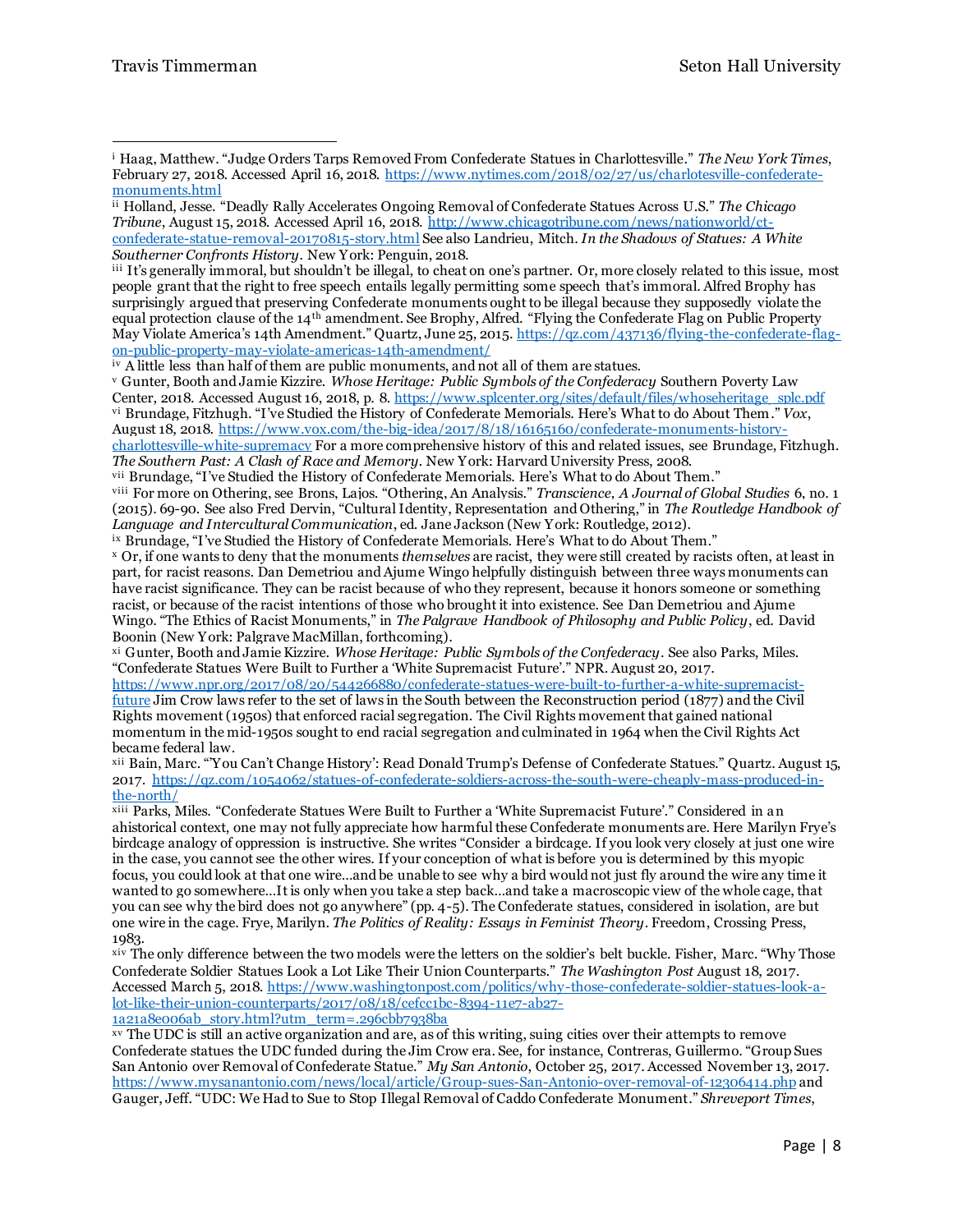$\overline{a}$ 

October 20, 2017. Accessed November 13, 2017[. https://www.shreveporttimes.com/story/news/2017/10/20/lawsuit](https://www.shreveporttimes.com/story/news/2017/10/20/lawsuit-filed-block-removal-caddo-confederate-monument/783966001/)[filed-block-removal-caddo-confederate-monument/783966001/](https://www.shreveporttimes.com/story/news/2017/10/20/lawsuit-filed-block-removal-caddo-confederate-monument/783966001/) 

xvi Gunter, Booth and Jamie Kizzire. *Whose Heritage: Public Symbols of the Confederacy*, p. 8.

xvii Gunter, Booth and Jamie Kizzire. *Whose Heritage: Public Symbols of the Confederacy*. See, in particular, pp. 8- 10.

xviii While my argument focuses on the experiential harms Confederate monuments cause people in *(I)* and *(II)*, I deliberatively leave open the possibility that they may cause non-experiential harms to people outside of these groups. In fact, I think that possibility is not implausible, although I don't have space to argue for it in this short paper. xix This is assuming, of course, that *x* is preventable.

xx This especially includes those people whose oppression the monuments were meant to further.

<sup>xxi</sup> For an incredibly insightful analysis of *a* type of oppression that leads to this harm see chapter 6 (especially  $\S$  2) of Cudd, Ann E. *Analyzing Oppression*. New York: Oxford University Press, 2006.

xxii Baltimore mayor Catherine Pugh raises this type of consideration when discussing her decision to remove four Confederate statues. Nevins, Jake. "Baltimore Mayor on Confederate Statues: Why Should People Have to Feel That Pain Every Day." *The Guardian*, August 22, 2017[. https://www.theguardian.com/us-news/2017/aug/22/baltimore](https://www.theguardian.com/us-news/2017/aug/22/baltimore-roger-b-taney-confederate-statues-catherine-pugh)[roger-b-taney-confederate-statues-catherine-pugh](https://www.theguardian.com/us-news/2017/aug/22/baltimore-roger-b-taney-confederate-statues-catherine-pugh) Mitch Landrieu discusses how Wynton Marsalis raised this point to him, which served as a catalyst for Landrieu to change his mind about whether the statues should be removed. Landrieu, Mitch. "Confronting Confederate Myths with 'In the Shadow of Statues'." Interview by Trevor Noah. *The Daily Show,* March 19, 2018. See also Marsalis's moving article on why New Orleans should remove their Robert E. Lee statue. Marsalis, Wynton. "Why New Orleans Should Take Down Robert E. Lee's Statue." *The Times Picayune*, May 17, 2017[. http://www.nola.com/politics/index.ssf/2015/12/confederate\\_monuments\\_new\\_orle\\_6.html](http://www.nola.com/politics/index.ssf/2015/12/confederate_monuments_new_orle_6.html) Multiple people raise this concern in *America Inside Out.* "Re-Righting History." Directed by Cheryl McDonough. National Geographic, April 11 2018. Countless more examples can be found by listening to interviews of counter-protesters who oppose preserving Confederate monuments.

xxiii McLaren, Malcolm. "Punk? It Made My Day." *The Telegraph*, September 30, 2007.

<https://www.telegraph.co.uk/culture/3668263/Malcolm-McLaren-Punk-it-made-my-day.html> See also Goldman, Vivien. "Never Mind the Swastikas: The Secret History of UK's 'Punky Jews'." The Guardian, February 27, 2014. <https://www.theguardian.com/music/2014/feb/27/never-mind-swastikas-secret-history-punky-jews>

xxiv At least, this is true of moral reasons with *requiring force*.

xxv The moral value of symbolic actions and, relatedly, the moral value of symbols themselves, are discussed in chapter 6 of Blustein, Jefrrey M. *Forgiveness and Remembrance*. New York: Oxford University Press, 2014. For a good discussion of historic value in the context of historic preservation, see Matthes, Erich Hatala. "The Ethics of Historic Preservation." *Philosophy Compass* 11, no. 12 (2016). 786-794.

xxvi Matthes convincingly argues that there's a contingent relationship between historic value and irreplaceability in Matthes, Erich Hatala. "History, Value, and Irreplaceability." *Ethics* 124, no. 1 (2013), 35-64. Even if cheaply mass produced statues have historic value, there is no reason to think that such value is entirely replaceable with harmless monuments.

xxvii If the reader objects to the idea that harms can be aggregated in this way, simply reimagine the thought experiment such that the comet will break into millions of tiny pieces causing non-trivial (but not life-ending) amounts of harm to millions of people unless you destroy the statue. In this case, it still seems clear to me that you should sacrifice the statue to spare millions of people harm.

xxviii Coates, Ta-Nehisi. "Take Down the Confederate Flag-Now." *The Atlantic*, June 18, 2015. <https://www.theatlantic.com/politics/archive/2015/06/take-down-the-confederate-flag-now/396290/> Cotter, Holland. "We Need to Move, Not Destroy, Confederate Monuments." *The New York Times*, August 20, 2017. [https://www.nytimes.com/2017/08/20/arts/design/we-need-to-move-not-destroy-confederate-](https://www.nytimes.com/2017/08/20/arts/design/we-need-to-move-not-destroy-confederate-monuments.html?mtrref=www.google.com)

[monuments.html?mtrref=www.google.com](https://www.nytimes.com/2017/08/20/arts/design/we-need-to-move-not-destroy-confederate-monuments.html?mtrref=www.google.com) Knight, Christopher. "What to do with Confederate Monuments? Put them in Museums as Examples of Ugly History, Not Civic Pride." *The Los Angeles Times*, August 18, 2017. <http://www.latimes.com/entertainment/arts/la-et-cm-confederate-monuments-20170818-htmlstory.html>

xxix If they're in a museum they would not be interpreted as being reverential, thereby removing one offensive aspect of the monuments that cause suffering. While they would still make salient the horrors of America's racist past and the Civil War, and while this would certainly still cause suffering, it wouldn't cause *unavoidable* suffering since anyone would be free to visit or not visit the museum(s) in question. Not everyone has the luxury when a monument is prominently displayed in a public space. Finally, being put in the proper historical context would make these monuments instrumental in acquiring historical knowledge and the good gained from that (by willing museum patrons) could outweigh whatever suffering they may still cause.

xxx Smith, Cameron. "Condoleezza Rice Talks Religion, Confederate Monuments, and Energy Policy". Filmed [May 2017]. YouTube video, 20.01. Posted May 2017][. https://www.youtube.com/watch?v=HoCY69iP4fk](https://www.youtube.com/watch?v=HoCY69iP4fk) Dan Demetriou and Ajume Wingo also cite this quote in their paper. Condoleezza Rice is not alone. Notably, a non-trivial number of black activists are arguing for preserving the Confederate monuments on these grounds. See Richardson, Bradford. "Honoring Patriots or Traitors? Legacy of Confederate Statues in Eye of Beholder." *The Washington Times*, August 15, 2017.<https://www.washingtontimes.com/news/2017/aug/15/black-activists-want-confederate-statues-to-serve-/> See also Foster, Brian B. "Confederate Monuments are More than Reminders of our Racist Past. They are Symbols of our Racist Present." *The Washington Post*, August 24, 2017. [https://www.washingtonpost.com/news/post-](https://www.washingtonpost.com/news/post-nation/wp/2017/08/24/confederate-monuments-are-more-than-reminders-of-our-racist-past-they-are-symbols-of-our-racist-present/?noredirect=on&utm_term=.671ff7bce840)